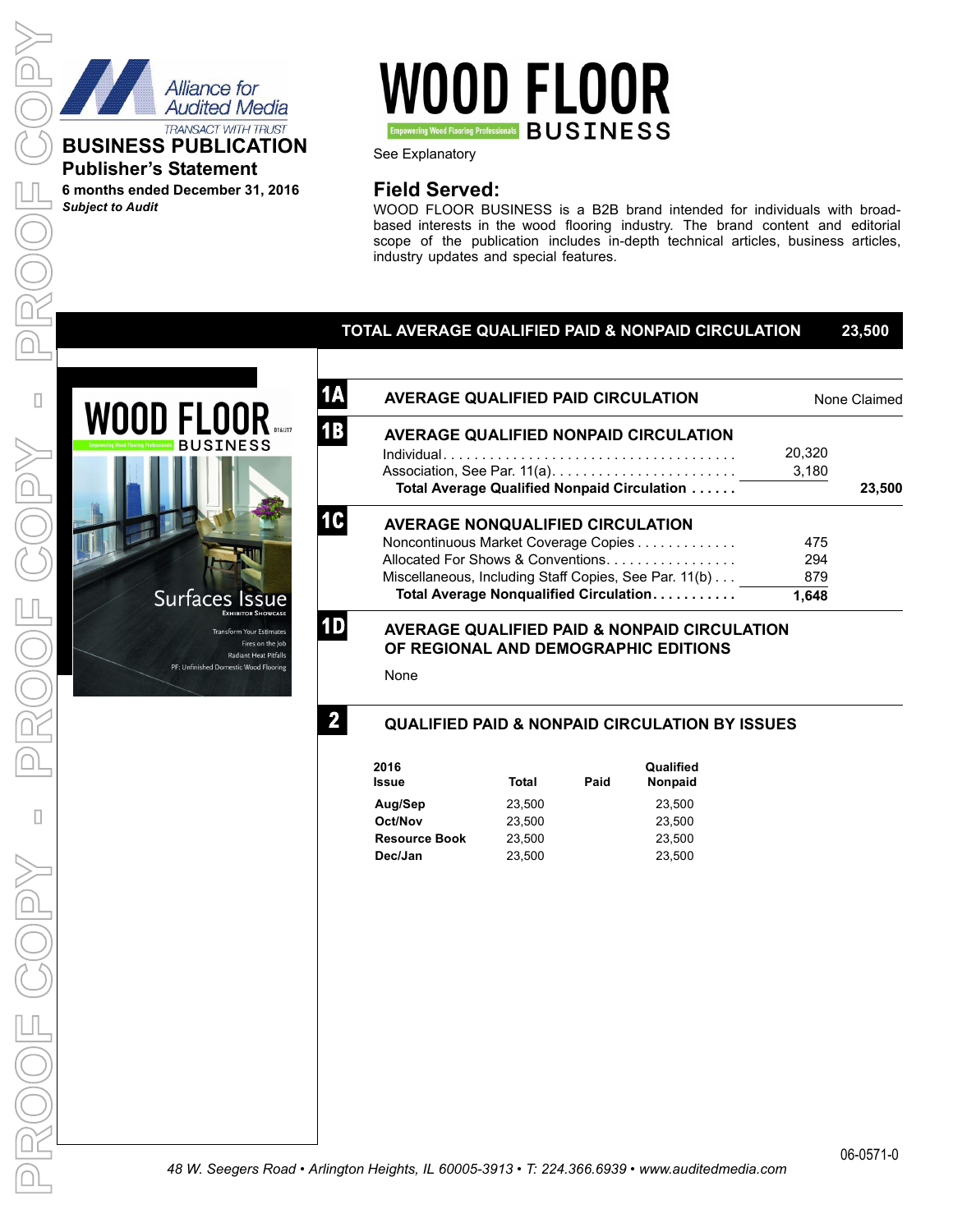**R**

#### **THE INFORMATION IN PARAGRAPHS 3A, 3B, 3C AND 4 IS FROM AN ANALYSIS OF THE DECEMBER 2016/JANUARY 2017 ISSUE IN WHICH: • QUALIFIED NONPAID CIRCULATION WAS THE SAME AS THE PERIOD AVERAGE**

## **BUSINESS/OCCUPATIONAL ANALYSIS**

|                                                  |                               |                  |           |                                                                                                                                 |                      |                                                       |                             |     | <b>Job Function</b>                  |                                                                              |
|--------------------------------------------------|-------------------------------|------------------|-----------|---------------------------------------------------------------------------------------------------------------------------------|----------------------|-------------------------------------------------------|-----------------------------|-----|--------------------------------------|------------------------------------------------------------------------------|
| <b>Classification by Business &amp; Industry</b> | Total<br>Qualified<br>Nonpaid | Associa-<br>tion | Qualified | Owners/<br><b>Presidents</b><br>/CEOs/<br>Partners/<br>Vice<br>Nonpaid Presidents Managers Managers Managers Managers Designers | General<br>Managers/ | <b>Sales</b><br>Represen-<br>tatives/<br><b>Sales</b> | Buvers/<br>Merchan-<br>dise |     | <b>Marketing Architects/ Company</b> | Other<br><b>Titled and</b><br><b>Nontitled</b><br>Personnel<br>and<br>Copies |
| Installer/Contractor/Sander/Refinisher           | 9.197                         | 1,188            | 8,009     | 7,785                                                                                                                           | 895                  | 320                                                   | 24                          | 48  | 54                                   | 71                                                                           |
|                                                  | 10,020                        | 390              | 9,630     | 7,628                                                                                                                           | 1,396                | 756                                                   | 47                          | 100 | 51                                   | 42                                                                           |
| Distributors, Manufacturer Representatives       | 1.742                         | 499              | 1.243     | 727                                                                                                                             | 421                  | 449                                                   | 50                          | 62  | 8                                    | 25                                                                           |
| Manufacturers, Importers, Exporters              | 1.792                         | 760              | 1,032     | 850                                                                                                                             | 364                  | 354                                                   | 17                          | 116 | 18                                   | 73                                                                           |
|                                                  | 251                           | 1                | 250       | 181                                                                                                                             | 20                   | 9                                                     | 3                           | 2   | 36                                   |                                                                              |
|                                                  | 168                           | 8                | 160       | 124                                                                                                                             | 32                   | 7                                                     |                             |     | 3                                    |                                                                              |
|                                                  | 107                           | 2                | 105       | 61                                                                                                                              | 9                    | 2                                                     | 2                           |     | 32                                   |                                                                              |
|                                                  | 215                           | 149              | 66        | 179                                                                                                                             | 23                   | $\overline{2}$                                        |                             | 2   | 4                                    |                                                                              |
| <b>Other Paid Circulation</b>                    | 8                             | 3                | 5         | 3                                                                                                                               | 1                    |                                                       |                             |     |                                      | 4                                                                            |
|                                                  |                               |                  |           |                                                                                                                                 |                      |                                                       |                             |     |                                      |                                                                              |
|                                                  | 23,500                        | 3,000            | 20,500    | 17,538                                                                                                                          | 3,161                | 1.899                                                 | 145                         | 332 | 206                                  | 219                                                                          |
|                                                  | 100.0                         | 12.8             | 87.2      | 74.6                                                                                                                            | 13.5                 | 8.1                                                   | 0.6                         | 1.4 | 0.9                                  | 0.9                                                                          |

# **AGE OF SOURCE DATA ANALYSIS**

|                                                |        | <b>Qualified Within</b> |         |        |       |
|------------------------------------------------|--------|-------------------------|---------|--------|-------|
| Source                                         | 1 Year | 2 Years                 | 3 Years | Total  | %     |
| <b>Qualified Nonpaid Circulation:</b>          |        |                         |         |        |       |
| Total Direct request from recipient:           | 12,831 | 4,057                   | 1,425   | 18,313 | 77.9  |
|                                                | 1,256  | 648                     | 217     | 2.121  | 9.0   |
|                                                | 8,423  | 2,893                   | 1,061   | 12,377 | 52.7  |
|                                                | 3,152  | 516                     | 147     | 3,815  | 16.2  |
| Total Direct request from recipient's company: | 172    | 60                      | 15      | 247    | 1.1   |
|                                                | 10     | 14                      |         | 25     | 0.1   |
|                                                |        |                         |         |        |       |
|                                                | 162    | 46                      | 14      | 222    | 1.0   |
| Total Communication other than request:        |        |                         |         |        |       |
|                                                |        |                         |         |        |       |
|                                                |        |                         |         |        |       |
|                                                |        |                         |         |        |       |
|                                                | 3,159  |                         |         | 3,159  | 13.4  |
|                                                | 1.781  |                         |         | 1,781  | 7.6   |
|                                                |        |                         |         |        |       |
|                                                |        |                         |         |        |       |
|                                                |        |                         |         |        |       |
|                                                | 17,943 | 4,117                   | 1,440   | 23,500 | 100.0 |
| Percent ………………………………………………………………………………         | 76.4   | 17.5                    | 6.1     | 100.0  |       |
|                                                |        |                         |         |        |       |
|                                                |        |                         |         |        |       |
|                                                |        |                         |         |        |       |
|                                                |        |                         |         | 23,500 |       |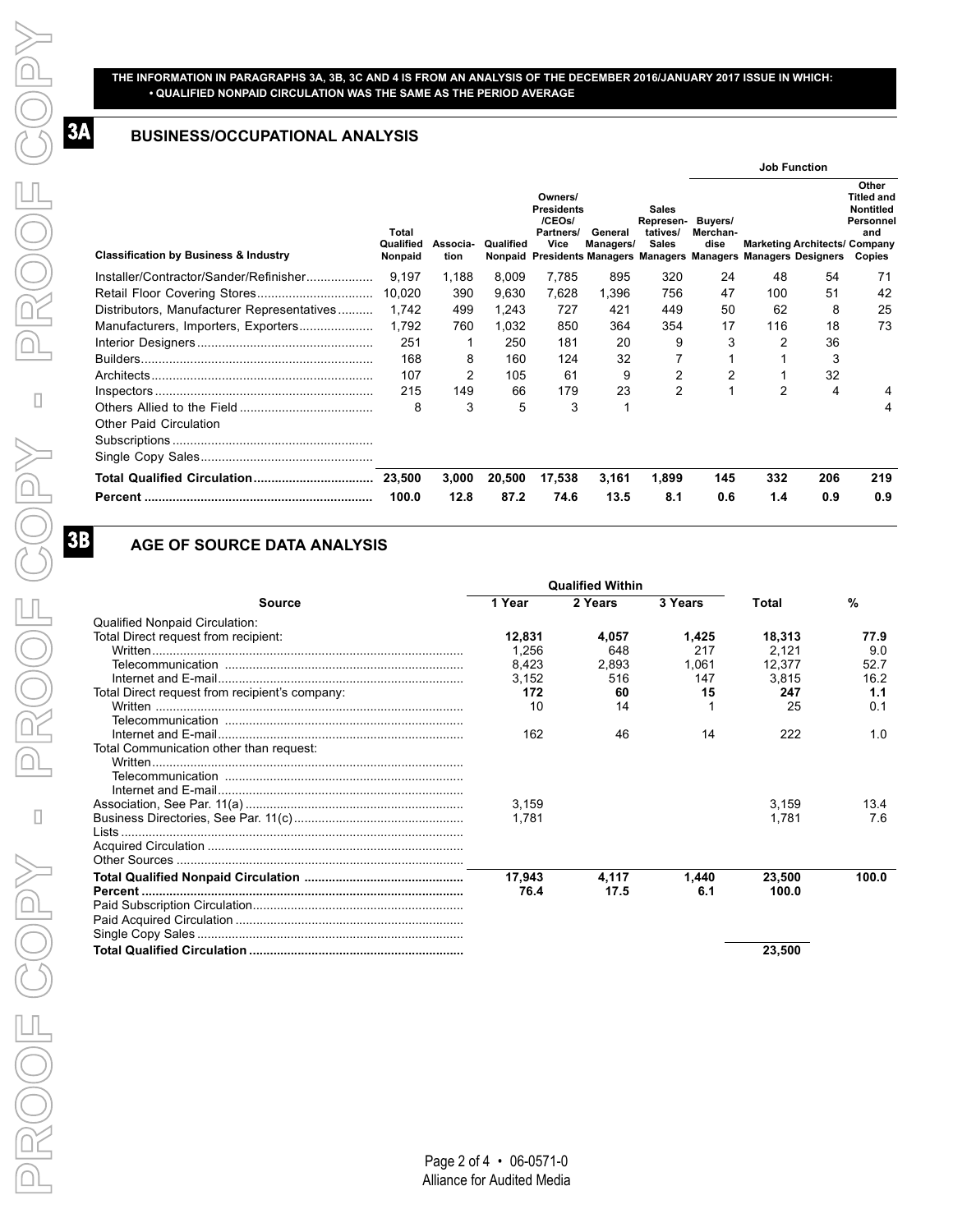# **MAILING ADDRESS ANALYSIS**

|                                                           | Qualified<br>Nonpaid | %     |
|-----------------------------------------------------------|----------------------|-------|
| Individual by name and title and/or occupation $\ldots$ , | 23.498               | 100.0 |
|                                                           |                      | 0.0   |
|                                                           | 23.500               | 100.0 |
|                                                           | 23.500               |       |

## **GEOGRAPHIC ANALYSIS**

| <b>State</b>         | Qualified<br>Nonpaid | <b>State</b>                               | Qualified<br>Nonpaid |
|----------------------|----------------------|--------------------------------------------|----------------------|
| Alabama              | 292                  | Oregon                                     | 366                  |
| Arizona              | 267                  | Pennsylvania                               | 959                  |
| Arkansas             | 203                  | Rhode Island                               | 80                   |
| California           | 2,196                | South Carolina                             | 340                  |
| Colorado             | 476                  | South Dakota                               | 81                   |
| Connecticut          | 335                  | Tennessee                                  | 512                  |
| Delaware             | 84                   | Texas                                      | 1.234                |
| District of Columbia | 14                   | Utah                                       | 221                  |
| Florida              | 1,383                | Vermont                                    | 85                   |
| Georgia              | 739                  | Virginia                                   | 608                  |
| Idaho                | 176                  | Washington                                 | 564                  |
| <b>Illinois</b>      | 908                  | West Virginia                              | 91                   |
| Indiana              | 454                  | Wisconsin                                  | 629                  |
| lowa                 | 291                  | Wyoming                                    | 51                   |
| Kansas               | 238                  | <b>TOTAL 48 CONTERMINOUS STATES</b>        | 21,988               |
| Kentucky             | 330                  | Alaska                                     | 26                   |
| Louisiana            | 227                  | Hawaii                                     | 65                   |
| Maine                | 156                  |                                            |                      |
| Maryland             | 415                  | <b>TOTAL ALASKA &amp; HAWAII</b>           | 91                   |
| Massachusetts        | 550                  | Single Copy Sales                          |                      |
| Michigan             | 816                  | U.S. Unclassified                          |                      |
| Minnesota            | 594                  | <b>TOTAL UNITED STATES</b>                 | 22,079               |
| Mississippi          | 136                  | Poss, & Other Areas                        | 6                    |
| Missouri             | 570                  | <b>U.S. &amp; POSS., etc.</b>              |                      |
| Montana              | 120                  | Canada                                     | 22,085               |
| Nebraska             | 184                  | International                              | 1,283<br>132         |
| Nevada               | 111                  |                                            |                      |
| New Hampshire        | 182                  | Military or Civilian Personnel<br>Overseas |                      |
| New Jersey           | 647                  | Other International                        |                      |
| New Mexico           | 104                  |                                            |                      |
| New York             | 1,184                | <b>TOTAL INTERNATIONAL</b>                 | 1,415                |
| North Carolina       | 783                  | E-Mail Address Only                        |                      |
| North Dakota         | 52                   | Other Unclassified                         |                      |
| Ohio                 | 765                  | <b>GRAND TOTAL</b>                         | 23,500               |
| Oklahoma             | 185                  |                                            |                      |

|                                     | Qualified |
|-------------------------------------|-----------|
| <b>State</b>                        | Nonpaid   |
| Oregon                              | 366       |
| Pennsylvania                        | 959       |
| Rhode Island                        | 80        |
| South Carolina                      | 340       |
| South Dakota                        | 81<br>512 |
| Tennessee<br>Texas                  | 1.234     |
| Utah                                | 221       |
| Vermont                             | 85        |
| Virginia                            | 608       |
| Washington                          | 564       |
| West Virginia                       | 91        |
| Wisconsin                           | 629       |
| Wyoming                             | 51        |
| <b>TOTAL 48 CONTERMINOUS STATES</b> | 21,988    |
| Alaska                              | 26        |
| Hawaii                              | 65        |
| <b>TOTAL ALASKA &amp; HAWAII</b>    | 91        |
| Single Copy Sales                   |           |
| U.S. Unclassified                   |           |
| TOTAL UNITED STATES                 | 22,079    |
| Poss, & Other Areas                 | 6         |
| <b>U.S. &amp; POSS., etc.</b>       | 22,085    |
| Canada                              | 1.283     |
| International                       | 132       |
| Military or Civilian Personnel      |           |
| Overseas<br>Other International     |           |
|                                     |           |
| TOTAL INTERNATIONAL                 | 1.415     |
| E-Mail Address Only                 |           |
| Other Unclassified                  |           |
| <b>GRAND TOTAL</b>                  | 23,500    |



**Y**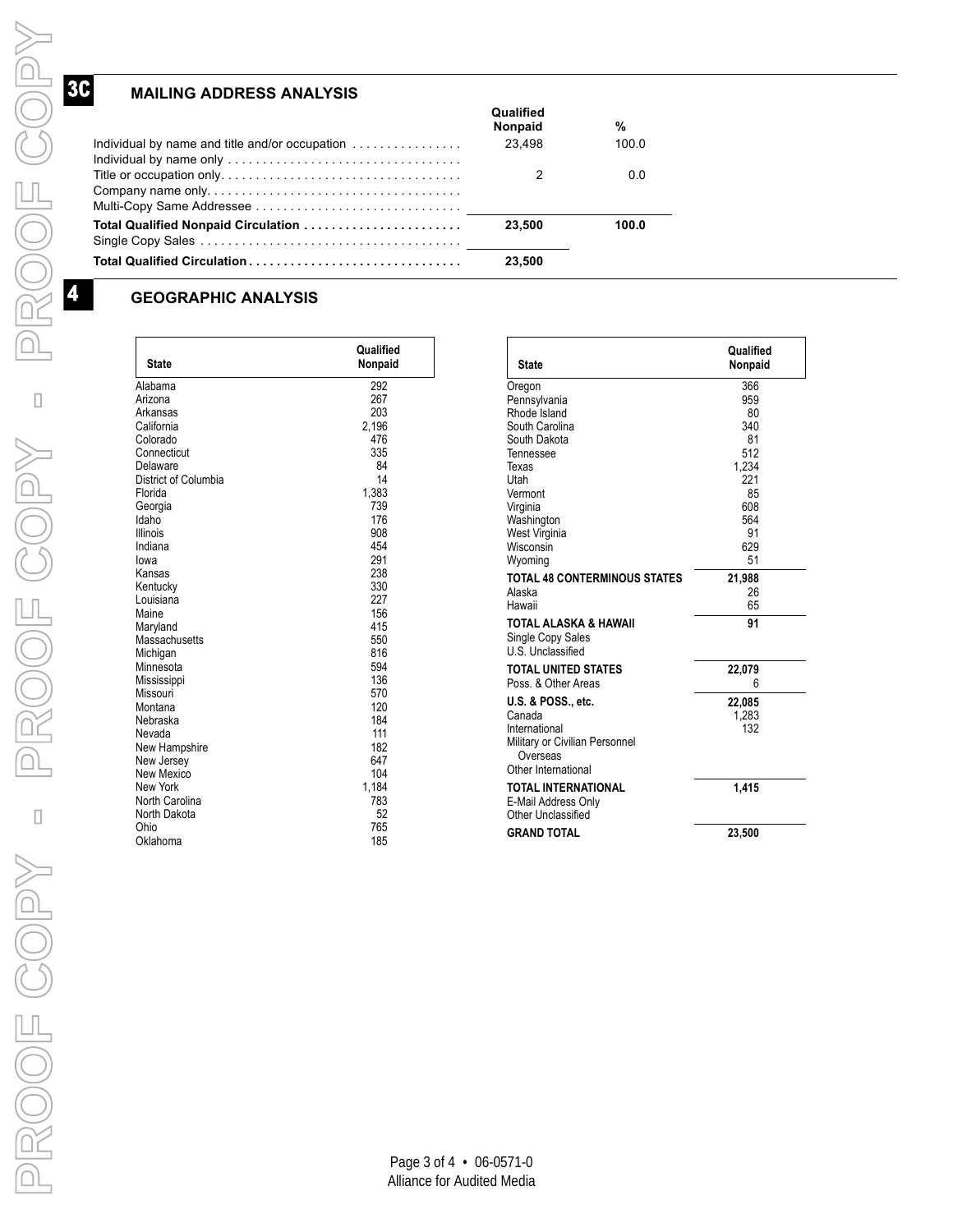

- (b) Miscellaneous including checking and promotional copies, averaging 366 copies per issue, served to advertisers and agencies.
- (c) Business Directories represents copies served to subscribers obtained from Hoovers/D&B.

#### *Definition of Recipient Qualification:*

Qualified recipients are: installers, contractors, sanders, refinishers, retail floor covering stores, distributors, manufacturer representatives, manufacturers, importers, exporters, architects, interior designers, builders, inspectors and others allied to the field.

**We certify that to the best of our knowledge all data set forth in this Publisher's Statement are true and report circulation in accordance with Alliance for Audited Media's Bylaws and Rules.**

Parent Company: Athletic Business Media, Inc.

**SHAWN GAHAGAN**

Group Publisher

**Frequency:** 7 times per year **Format:** Standard

**Established:** 1988 **AAM Member Since:** 2014 **Member No**. 06-0571-0 **SRDS:** 48B

#### **Published by:**

Athletic Business Media, Inc. 22 E. Mifflin Street, Ste. 910 Madison, WI 53703 T: (608) 249-0186 • F: (608) 249-1153 www.hardwoodfloorsmag.com

Group Publisher: Shawn Gahagan Editor: Kim M. Wahlgren